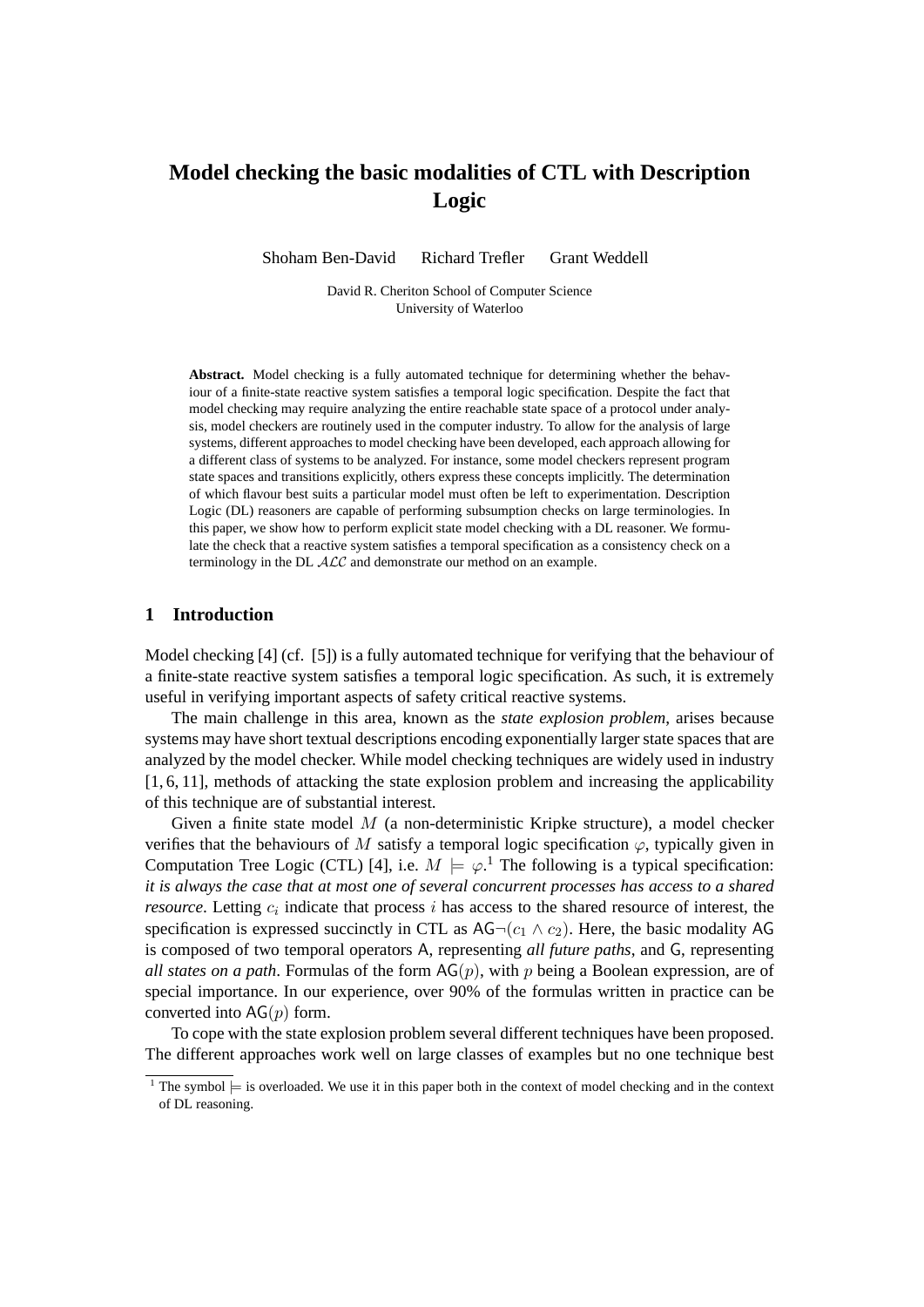suits all models. One method describes the model *symbolically* by representing the system under verification by boolean functions. Two main symbolic methods are used to perform model checking. The first, known as *SMV* [10], was introduced by McMillan in 1992. This method is based on Binary Decision Diagrams (BDDs) [3] for representing the state space as well as for performing the model checking procedure. The second is known as Bounded Model Checking [2]. Using this method, the model under verification is translated into a Boolean formula, and a satisfiability solver is applied to it to find a satisfying assignment. Such an assignment, if found, demonstrates a bug in the model.

Other important methods represent states and transitions explicitly. Explicit state methods appear to be more amenable to sophisticated state space reduction techniques. In this paper we show how to use Description Logic reasoning to perform explicit state model checking of the basic modalities of CTL on a synchronous model of computation, with the hope of benefiting from the powerful DL reasoners currently available [7–9]. Let MD be a model description, whose sematics is given by the Kripke structure  $M_{MD}$ , and let  $\varphi$  be a specification. We formulate a terminology  $T_{MD,\varphi}$  over the DL dialect  $\mathcal{ALC}$ , and define a concept  $C_{MD}$  such that by checking if  $T_{MD,\varphi} \models C_{MD}$  is consistent, we can determine whether  $M_{MD} \models \varphi$ .

In the next section we give the necessary background and definitions. Section 3 presents the translation of a model checking problem into a terminology over  $ALC$ , and demonstrate it through an example. Section 4 concludes the paper.

### **2 Background and Definitions**

**Definition 1 (Description Logic**  $ALC$ ) Let NC and NR be sets of atomic concepts  $\{A_1, A_2, \ldots\}$ *and atomic roles*  $\{R_1, R_2, \ldots\}$ *, respectively. The set of concepts*  $C$  *of the description logic* ALC *is the smallest set including* NC *that satifies the following.*

 $-IfC_1, C_2 \in \mathsf{C}$ , then so are  $\bullet \neg C_1 \bullet C_1 \sqcap C_2$ **–** *If* C ∈ C*, and* R ∈ NR*, then so is*  $\bullet$  ∃ $R.C$ 

*Additional concepts are defined as syntactic sugaring of those above:*

 $\bullet \top = A \sqcup \neg A$ , for some  $A \bullet \forall R.C = \neg \exists R.\neg C$ 

$$
\bullet C_1 \sqcup C_2 = \neg(\neg C_1 \sqcap \neg C_2)
$$

*An* inclusion dependency *is an expression of the form*  $C_1 \sqsubseteq C_2$ . A terminology T *consists of a finite set of inclusion dependencies.*

*The* semantics *of expressions is defined with respect to a structure*  $\mathcal{I} = (\Delta^{\mathcal{I}}, \cdot^{\mathcal{I}})$ , where  $\Delta^{\mathcal{I}}$  is a non-empty set, and  $\cdot^{\mathcal{I}}$  is a function mapping every concept to a subset of  $\Delta^{\mathcal{I}}$  and  $e$ very role to a subset of  $\varDelta^\mathcal{I} \times \varDelta^\mathcal{I}$  such that the following conditions are satisfied.

$$
\begin{aligned}\n\bullet \, (\neg C)^{\mathcal{I}} &= \varDelta^{\mathcal{I}} \setminus C^{\mathcal{I}} \quad \bullet \, (C_1 \sqcap C_2)^{\mathcal{I}} = C_1^{\mathcal{I}} \sqcap C_2^{\mathcal{I}} \\
\bullet \, \exists R.C &= \{x \in \varDelta^{\mathcal{I}} \mid \exists y \in \varDelta^{\mathcal{I}} \, s.t. \, (x, y) \in R^{\mathcal{I}} \land y \in C^{\mathcal{I}}\}\n\end{aligned}
$$

*A structure* satisfies an inclusion dependency  $C_1 \subseteq C_2$  if  $C_1^{\mathcal{I}} \subseteq C_2^{\mathcal{I}}$ . The consistency problem for ALC asks if  $T \models C$  *holds; that is, if there exists*  $\mathcal I$  *such that*  $C^{\mathcal I}$  *is non-empty* and such that  $C_1^{\mathcal{I}} \subseteq C_2^{\mathcal{I}}$  holds for each  $C_1 \sqsubseteq C_2$  in  $\mathcal{T}$ *.* 

**Definition 2 (Kripke Structure)** *Let* V *be a set of Boolean variables. A* Kripke structure M *over V* is a four tuple  $M = (S, I, R, L)$  where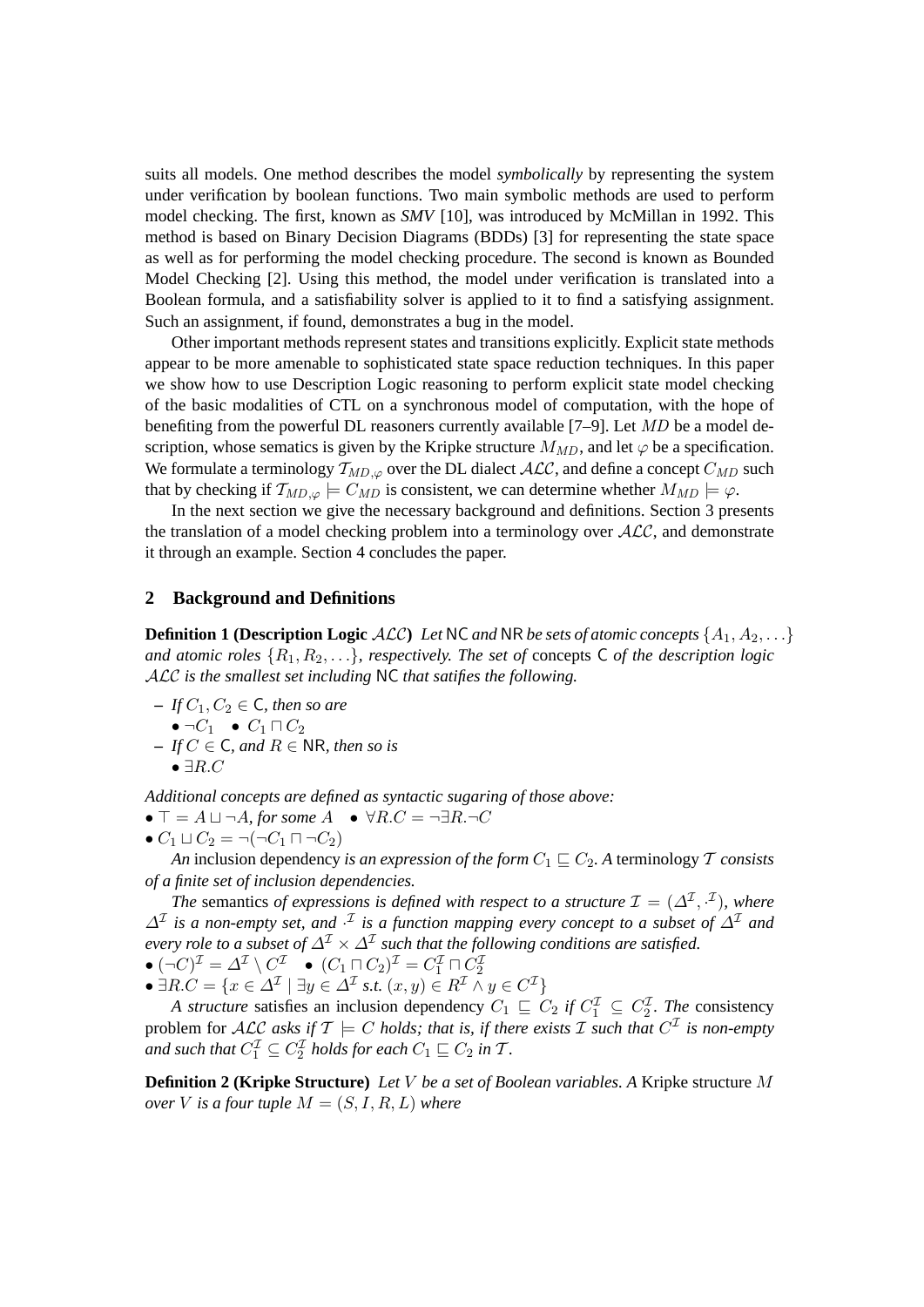- *1.* S *is a finite set of states.*
- 2.  $I \subseteq S$  *is the set of initial states.*
- *3.*  $R ⊂ S × S$  *is a transition relation that must be total, that is, for every state*  $s ∈ S$  *there is a state*  $s' \in S$  *such that*  $R(s, s')$ *.*
- 4.  $L: S \rightarrow 2^V$  is a function that labels each state with the set of variables true in that state.

In practice, the full Kripke structure of a system is not explicitly given. Rather, a model is given as a set of Boolean variables  $V = \{v_1, ..., v_n\}$ , their initial values and their next-state assignments. The definition we give below is an abstraction of the input language of *SMV* [10].

**Definition 3 (Model Description)** *Let*  $V = \{v_1, ..., v_k\}$  *be a set of Boolean variables.* A Model Description *over* V is a tuple  $MD = (I_{MD}, [\langle c_1, c'_1 \rangle, ..., \langle c_k, c'_k \rangle])$ , where  $I_{MD} =$  $\{v_1 = b_1, ..., v_k = b_k\}, b_i \in \{0, 1\}$ , and  $c_i, c'_i$  are Boolean expressions over V.

The semantics of a model description is a Kripke structure  $M_{MD} = (S, I_M, R, L)$ , where  $S = 2^V$ ,  $L(s) = s$  for  $s \in S$  ,  $I_M = \{I_{MD}\}\$  and  $R = \{(s, s') : \forall 1 \le i \le k, s \models c_i\}$  implies  $s' \models (v_i = 0)$  and  $s \models c'_i \land \neg c_i$  implies  $s' \models (v_i = 1)$ .

Intuitively, a pair  $\langle c_i, c'_i \rangle$  defines the next-state assignment of variable  $v_i$  in terms of the current values of  $\{v_1, ..., v_k\}$ . That is,

$$
\text{next}(v_i) = \begin{cases} 0 & \text{if } c_i \\ 1 & \text{if } c'_i \land \neg c_i \\ \{0, 1\} & \text{otherwise} \end{cases}
$$

where the assignment  $\{0, 1\}$  indicates that for every possible next-state value of variables  $v_1, \ldots v_{i-1}, v_{i+1}, \ldots, v_n$  there must exist a next-state with  $v_i = 1$ , and a next-state with  $v_i = 0$ .

We give the definition of Basic CTL formulas below. Our definition differs from full CTL in that temporal operators cannot be nested. Note though, that most of the formulas written in practice can be converted into  $AG(p)$  form, which is included in Basic CTL.

**Definition 4 (Basic CTL formulas [4]) –** *The formula (*v = 1*) is an atomic CTL formula* **–** *If* p *and* q *are atomic CTL formulas, then so are*

- $\bullet \neg p \bullet p \wedge q$
- **–** *If* p *and* q *are atomic CTL formulas then the following are Basic CTL formulas:* •  $EXp$  •  $AXp$  •  $E[pVq]$  •  $A[pVq]$
- $-$  *If*  $\varphi$  *is a Basic CTL formula then so is*  $\bullet \neg \varphi$ *. Additional operators are defined as syntactic sugaring of those above:*
- $E[pUq] = \neg A[\neg pV \neg q]$   $A[pUq] = \neg E[\neg pV \neg q]$   $AFp = A[true U p]$
- $E F p = E [true U p]$   $AG p = \neg EF \neg p$   $EG p = \neg AF \neg p$

The semantics of a CTL formula is defined with respect to a Kripke structure  $M =$  $(S, I, R, L)$  over a set of variables  $V = \{v_1, ..., v_k\}$ . A path in M is an infinite sequence of states  $(s_0, s_1, ...)$  such that each successive pair of states  $(s_i, s_{i+1})$  is an element of R. The notation  $M, s \models \varphi$ , means that the formula  $\varphi$  is true in state s of the model M.

- $-M, s \models (v = 1)$  iff  $v \in L(s)$
- **−**  $M, s \models p \land q$  iff  $M, s \models p$  and  $M, s \models q$
- $M, s \models \neg \varphi$  iff  $M, s \not\models \varphi$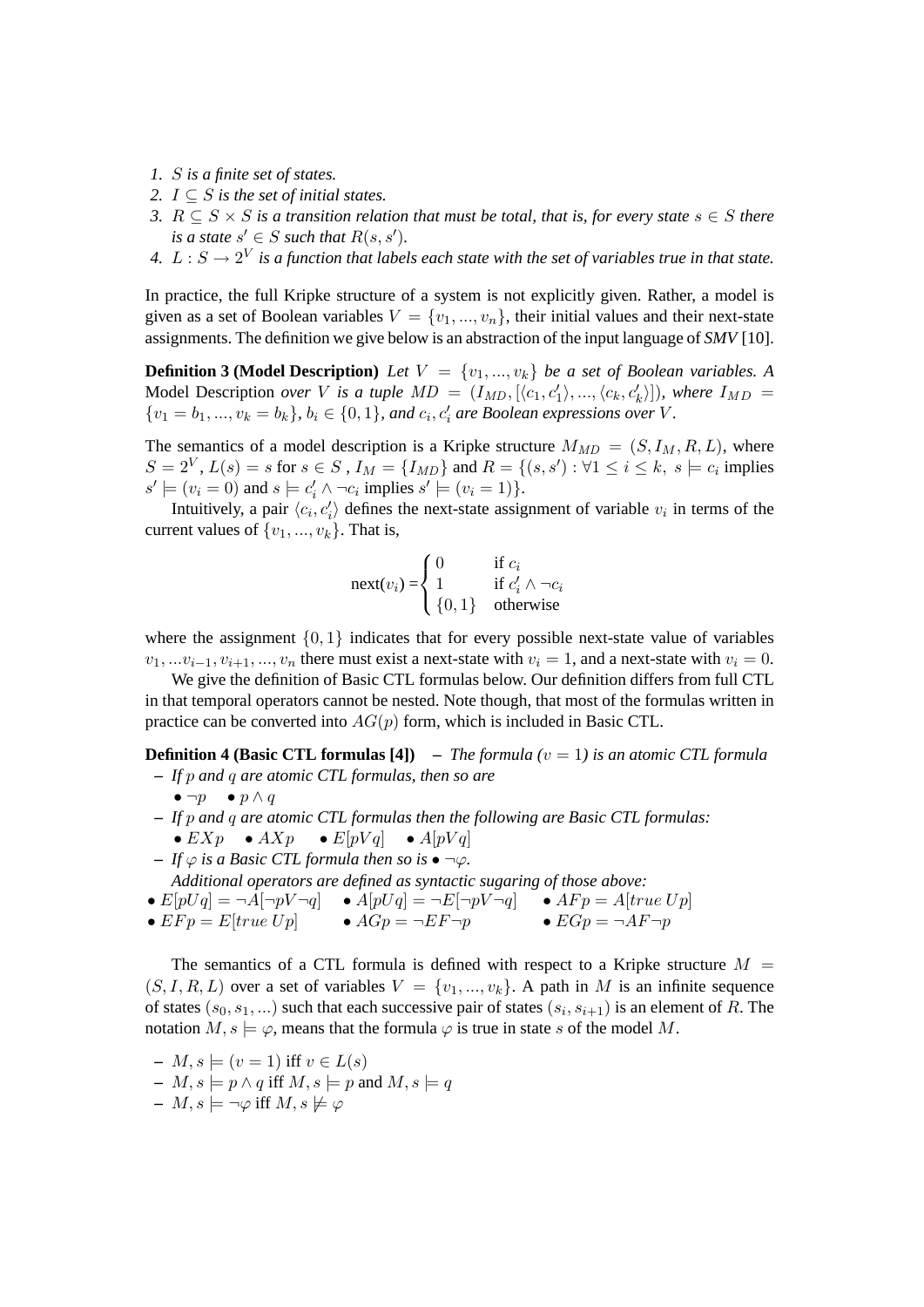- $M$ ,  $s_0 \models AXp$  iff for all paths  $(s_0, s_1, \ldots), M$ ,  $s_1 \models p$
- $M$ ,  $s_0 \models EXp$  iff for some path  $(s_0, s_1, \ldots), M$ ,  $s_1 \models p$
- $I-M,s_0\models A[pVq]$  iff for all paths  $(s_0,s_1,...),$  either for all  $i\geq 0,$   $M,s_i\models q$  or there exists  $n\geq 0$  such that  $M, s_n \models p$  and for all  $0\leq i\leq n, M, s_i \models q$
- $I M$ ,  $s_0 \models E[pVq]$  iff for some path  $(s_0, s_1, ...)$ , either for all  $i \geq 0$ ,  $M, s_i \models q$  or there exists  $n \geq 0$  such that  $M, s_n \models p$  and for all  $0 \leq i \leq n, M, s_i \models q$

We say that a Kripke structure  $M = (S, I, R, L)$  satisfies a Basic CTL formula  $\varphi$  ( $M \models$  $\varphi$ ) if for all  $s_i \in I$ ,  $M$ ,  $s_i \models \varphi$ .

**Definition 5 (Formula type)** Let  $\varphi$  be a Basic CTL formula, expressed in terms of EX, AX,  $E[pVq]$  *or*  $A[pVq]$ *. We say that*  $\varphi$  *is of Type A if the outermost path quantifier is A, and Type E* otherwise. We say that  $\varphi$  *is a* negated *formula if its path quantifier is preceded by an odd number of negations.*

## **3 Model Checking Using Description Logic Reasoning**

We give a linear reduction of a model checking problem into a consistency check over  $\text{ALC}$ . Let  $MD = (I, [\langle c_1, c'_1 \rangle, ..., \langle c_k, c'_k \rangle])$  be a model description for the model  $M_{MD} = (S, I, R, L)$ , over  $V = \{v_1, ... v_k\}$ . Let  $\varphi$  be a Basic CTL formula. We generate a terminology  $T_{MD,\varphi}$ , linear in the size of MD and constant in the size of  $\varphi$ , and a concept Init, such that by checking if  $T_{MD,\varphi}$  = Init is consistent, we can determine whether  $M_{MD} \models \varphi$ .

We construct  $T_{MD,\varphi}$  as the union of three terminologies,  $T_{MD,\varphi} = T_k \cup T_{MD}^{type} \cup T_{\varphi}$  where  $\mathcal{T}_k$  depends only on the number k of variables in V, the terminology  $\mathcal{T}_{MD}^{type}$  depends on the model description as well as on the *type* of the formula  $\varphi$  (with *type* being *A* or *E*), and  $\mathcal{T}_{\varphi}$ depends only on the formula  $\varphi$ .

We start by describing the primitive concepts and roles which are used in all of the terminologies, and then provide the construction for each of the three terminologies. We conclude this section with a proposition that relates the consistency of the concept  $Init$  with respect to  $T_{MD,\varphi}$  to the satisfaction of  $\varphi$  in the model  $M_{MD}$ .

**Concepts and Roles** We introduce one primitive role R corresponding to the transition relation of the model. For each variable  $v_i \in V$  we introduce three primitive concepts:  $V_i$ ,  $V_iN$ and  $V_i$ . The concept  $V_i$  corresponds to the variable  $v_i$ , where  $V_i$  denotes  $v_i = 1$  and  $\neg V_i$ denotes  $v_i = 0$ . The concept  $V_iN$  corresponds in a similar way to the next-state value of  $V_i$ . The concept  $V_iT$  is needed to encode an execution step of the model as a sequence through  $R$ , as will be explained in the sequel. Finally, one primitive concept  $C_{\omega}$  is introduced to assist the encoding of the specification  $\varphi$ . Depending on  $\varphi$ , this concept is not always needed. In total, for a set V with k variables, the terminology  $T_{MD}^{\varphi}$  will consist of  $3k + 1$  primitive concepts and one role.

**Constructing**  $T_k$  For a transition  $(s, s') \in R$  in the model  $M_{MD}$ , the state s may differ from s' in the values of some or all of the variables  $v_1, ..., v_k$ . That is, in one transition, many variables may simultaneously change their values. To achieve this with our single role R, we encode every transition of the model  $M_{MD}$  as a series of "micro-transitions" through R, each of which determines the next-state value of one variable only. To ensure that every variable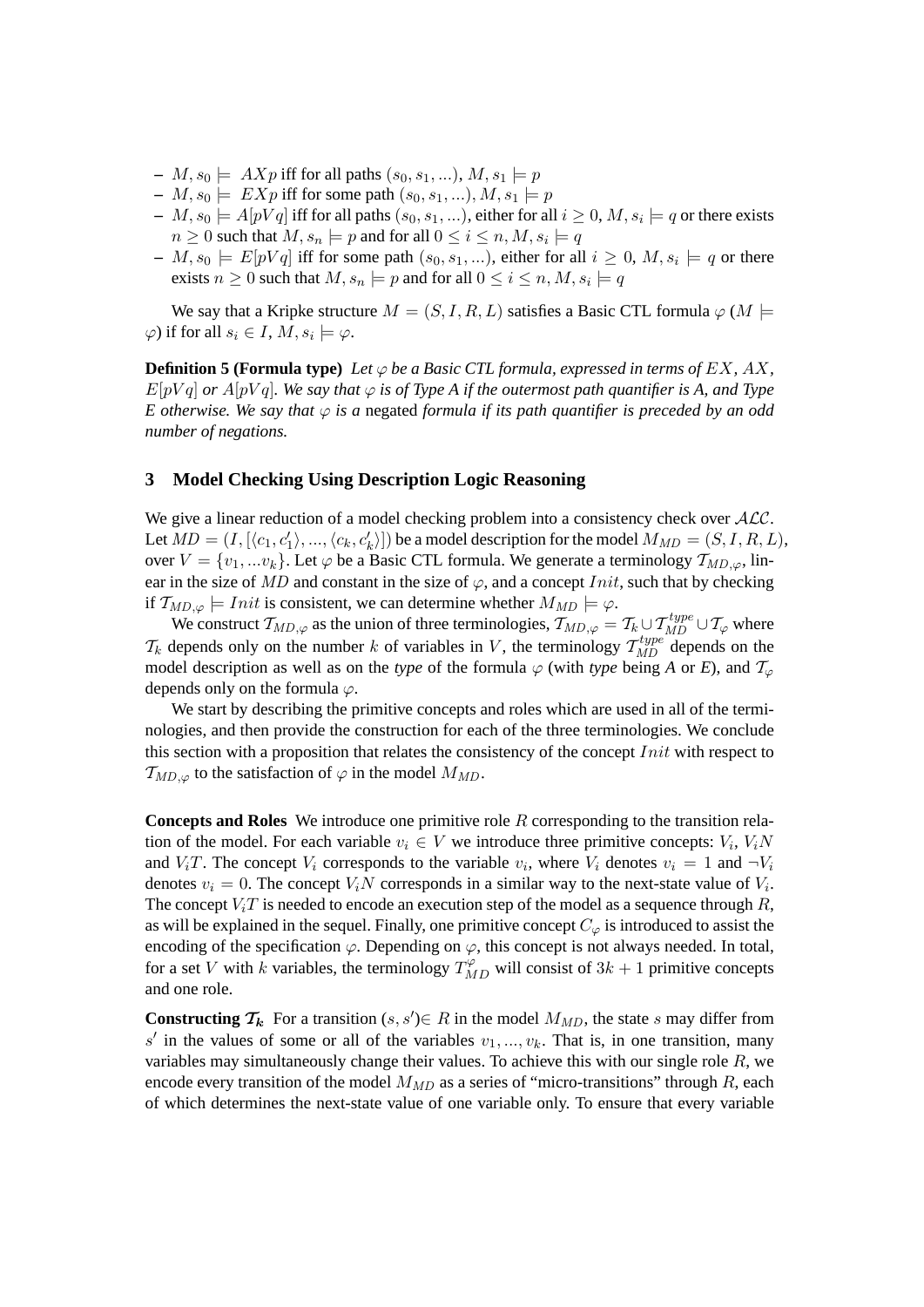makes a move only on its turn, we use the concepts  $V_iT$ . We allow exactly one of  $V_1T, ..., V_kT$ to hold on each state, and in the correct order, by introducing the following concept inclusions.

$$
\begin{array}{ll}\n-V_i T \sqsubseteq (\forall R.V_{i+1}T) & \neg V_i T \sqsubseteq (\forall R.\neg V_{i+1}T) \text{ for } 1 \leq i < k \text{ and } \\
V_k T \sqsubseteq (\forall R.V_1T) & \neg V_k T \sqsubseteq (\forall R.\neg V_1T)\n\end{array}
$$

The actual model states correspond to where concept  $V_1T$  holds, after a cycle where each of the variables has taken a turn. Thus, we have to make sure to propagate  $V_i$ ,  $V_iN$  values appropriately, by introducing the following inclusions for  $1 \le i \le k$ .

- When  $V_1T$  holds,  $V_i$  should assume its next value that has been stored in  $V_iN$ .  $(V_1T\sqcap V_iN)\sqsubseteq V_i$   $(V_1T\sqcap (\neg V_iN))\sqsubseteq (\neg V_i)$
- $-$  Propagate  $V_i$  at every step in the cycle, except the last one.  $((\neg V_kT \cap V_i) \sqsubseteq (\forall R.V_i)$   $((\neg V_kT \cap (\neg V_i)) \sqsubseteq (\forall R.(\neg V_i))$
- **–** Propagate  $V_iN$ , unless  $V_iT$  holds, (in which case a new value is computed).  $((\neg V_iT)\neg V_iN) \sqsubseteq (\forall R.V_iN)$   $((\neg V_iT)\sqcap (\neg V_iN)) \sqsubseteq (\forall R.(\neg V_iN))$

In total, for k variables,  $T_k$  will consist of 8k concept inclusions, each of them of constant size.

**Constructing**  $\mathcal{T}_{MD}^{type}$  We now translate the model description  $MD = (I, [\langle c_1, c'_1 \rangle, ..., \langle c_k, c'_k \rangle]).$ Let  $I = \{v_1 = b_1, ..., v_k = b_k\}, b_i \in \{0, 1\}$ . To encode the initial condition of the model, we introduce the concept inclusion

$$
- Init \sqsubseteq (D_1 \sqcap, ..., \sqcap D_k \sqcap V_1 T \sqcap \neg V_2 T \sqcap, ..., \sqcap \neg V_k T)
$$

Where  $D_i = V_i$  if  $(v_i = 1) \in I$ , and  $D_i = \neg V_i$  if  $(v_i = 0) \in I$ . The  $V_i$ *Ts* are needed to ensure the initial condition corresponds to a real model state  $(V_1T)$ , and that only  $V_1$  is allowed to make a move  $(\neg V_i)$ .

Let the pair  $\langle c_i, c'_i \rangle$  describe the next state behavior of the variable  $v_i$ . That is,

$$
next(v_i) = \begin{cases} 0 & \text{if } c_i \\ 1 & \text{if } c'_i \land \neg c_i \\ \{0, 1\} & \text{otherwise} \end{cases}
$$

where  $c_i, c'_i$  are Boolean expressions over  $v_1, ..., v_k$ , and  $\{0, 1\}$  is a non-deterministic assignment, allowing  $v_i$  to assume both 0 and 1 in the next state. Let  $C_i$  be the concept generated by replacing every  $v_i$  in  $c_i$  with the concept  $V_i$ , and  $\wedge$  with  $\Box$ . Let  $C'_i$  be the concept corresponding to  $c_i'$  in the same way. We introduce the following concept inclusions.

$$
(V_i T \sqcap C_i) \sqsubseteq \exists R. \neg V_i N
$$

 $(V_i T \sqcap \neg C_i \sqcap C'_i) \sqsubseteq \exists R.V_iN$ 

The encoding of the non-deterministic assignment as a concept inclusion, has two flavors, depending on the *type* of the formula  $\varphi$ .

- $-$  If  $\varphi$  is of type A, we call the terminology  $\mathcal{T}_{MD}^A$ , and introduce the inclusion:  $(V_i T \sqcap \neg C_i' \sqcap \neg C_i') \sqsubseteq (\exists R.V_iN \sqcap \exists R.\neg V_i\overline{N}).$
- $-$  If  $\varphi$  is of type E, we call the terminology  $\mathcal{T}_{MD}^E$ , and introduce the inclusion:  $(V_I T \sqcap \neg C_i \sqcap \neg C'_i) \sqsubseteq (\exists R.V_iN \sqcup \exists R.\neg V_i\overline{N}).$

In total,  $\mathcal{T}_{MD}^{type}$  will consist of one concept, *Init*, of size 2k, and 3 concept inclusions of constant size.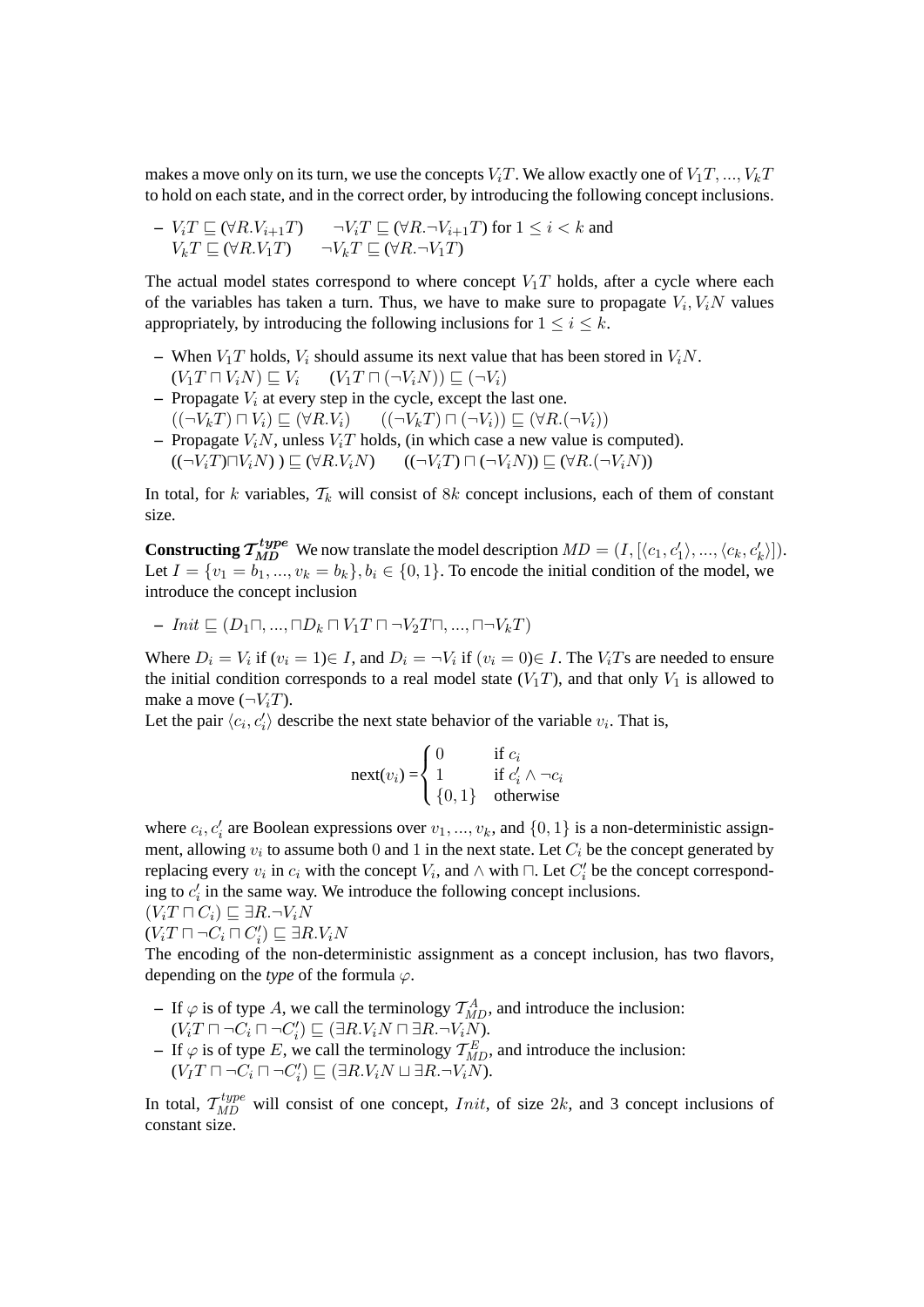**Constructing**  $\mathcal{T}_{\varphi}$  Let  $\varphi$  be the formula to be verified, written in terms of  $EXP$ ,  $A X p, E[pVq]$ or  $A[pVq]$ . Let  $\psi$  be the formula derived from  $\varphi$  by peeling off all negations preceding the outermost path quantifier, as well as the path quantifier itself. (e.g.,  $\neg E[pVq]$  becomes  $[pVq]$ ).  $\psi$  can be one of two formulas only:  $Xp$  or  $[pVq]$ , where p, q are Boolean combinations of variables  $v_i$ . Let  $P, Q$  be the translation of  $p, q$  using the corresponding concepts  $V_i$ .

**–** If  $\psi = Xp$ , we introduce one concept inclusion to  $\mathcal{T}_{\varphi}$ :  $Init \sqsubseteq \forall R. \forall R...\forall R$  $\overbrace{k}$  $\cdot$  $\overline{P}$ 

We need a sequence of k transitions since one transition in the model  $M_{MD}$  is translated into k micro-transition in our terminology.

– If  $\psi = [pVq]$  we use the auxiliary concept  $C_{\varphi}$  introduced for this purpose. Intuitively,  $[pVq]$  means "*p releases q*". That is, q must hold along an execution path, unless p appears at one stage, in which case q is *released*, and does not have to hold any longer. We introduce the following concept inclusions to  $\mathcal{T}_{\varphi}$ .

$$
\begin{array}{c} (C_{\varphi} \sqcap \neg P) \sqsubseteq \forall R.C_{\varphi} \\ (C_{\varphi} \sqcap P) \sqsubseteq \forall R.\neg C_{\varphi} \\ \neg C_{\varphi} \sqsubseteq \forall R.\neg C_{\varphi} \\ V_1T \sqsubseteq (\neg C_{\varphi} \sqcup Q) \end{array}
$$

The first three concept inclusions above record the behavior of the concept  $P$ .  $C_{\varphi}$  holds in a state if and only if P has never held on the path leading to this state. The forth inclusion guarantees that on all the 'real' execution states (where  $V_1T$  holds), if P has not appeared until the previous state ( $\neg C_{\varphi}$ ) then Q must hold.

In total,  $T_{\varphi}$  will consist of at most 4 concept inclusions, with one of them possibly of size k, and the rest of constant size.  $\mathcal{T}_{MD,\varphi} = \mathcal{T}_k \cup \mathcal{T}_{MD}^{type} \cup \mathcal{T}_{\varphi}$  is therefore of size linear in k.

The following proposition relates the consistency of the concept *Init* with respect to  $T_{MD,\varphi}$  to the satisfaction of  $\varphi$  in the model  $M_{MD}$ . Its proof will be given in a full version of the paper.

**Proposition 6.** *Let* MD denote a model description for a model  $M_{MD}$ , and let  $\varphi$  be a Basic *CTL specification. Then each of the following holds.*

- *1. If*  $\varphi$  *is of type A and* not negated, *then*  $M_{MD} \models \varphi$  *iff*  $\mathcal{T}_k \cup \mathcal{T}_{MD}^A \cup \mathcal{T}_{\varphi} \models$  *init consistent.*
- 2. If  $\varphi$  *is of type E and* not negated, then  $M_{MD} \models \varphi$  iff  $\mathcal{T}_k \cup \mathcal{T}_{MD}^E \cup \mathcal{T}_{\varphi}$   $\models$ *init consistent.*
- *3.* If  $\varphi$  *is of type A and negated, then*  $M_{MD} \models \varphi$  *iff*  $\mathcal{T}_k \cup \mathcal{T}_{MD}^A \cup \mathcal{T}_{\varphi}$   $\nmodels init$  consistent.
- *4.* If  $\varphi$  is of type E and negated, then  $M_{MD} \models \varphi$  iff  $\mathcal{T}_k \cup \mathcal{T}_{MD}^E \cup \mathcal{T}_{\varphi}$   $\nmodels init$  consistent.

#### **3.1 An Example**

We illustrate our method by an example. Consider the model description

$$
MD = (I, \{ \langle v_1 \wedge v_2, v_3 \rangle, \langle \neg v_2, v_1 \wedge \neg v_1 \rangle, \langle \neg v_1, v_1 \rangle \})
$$

over  $V = \{v_1, v_2, v_3\}$  with  $I = \{v_1 = 0, v_2 = 1, v_3 = 0\}$ . Figure 1 draws the states and transitions of the Kripke structure  $M_{MD}$  described by  $MD$ . Let the formula to be verified be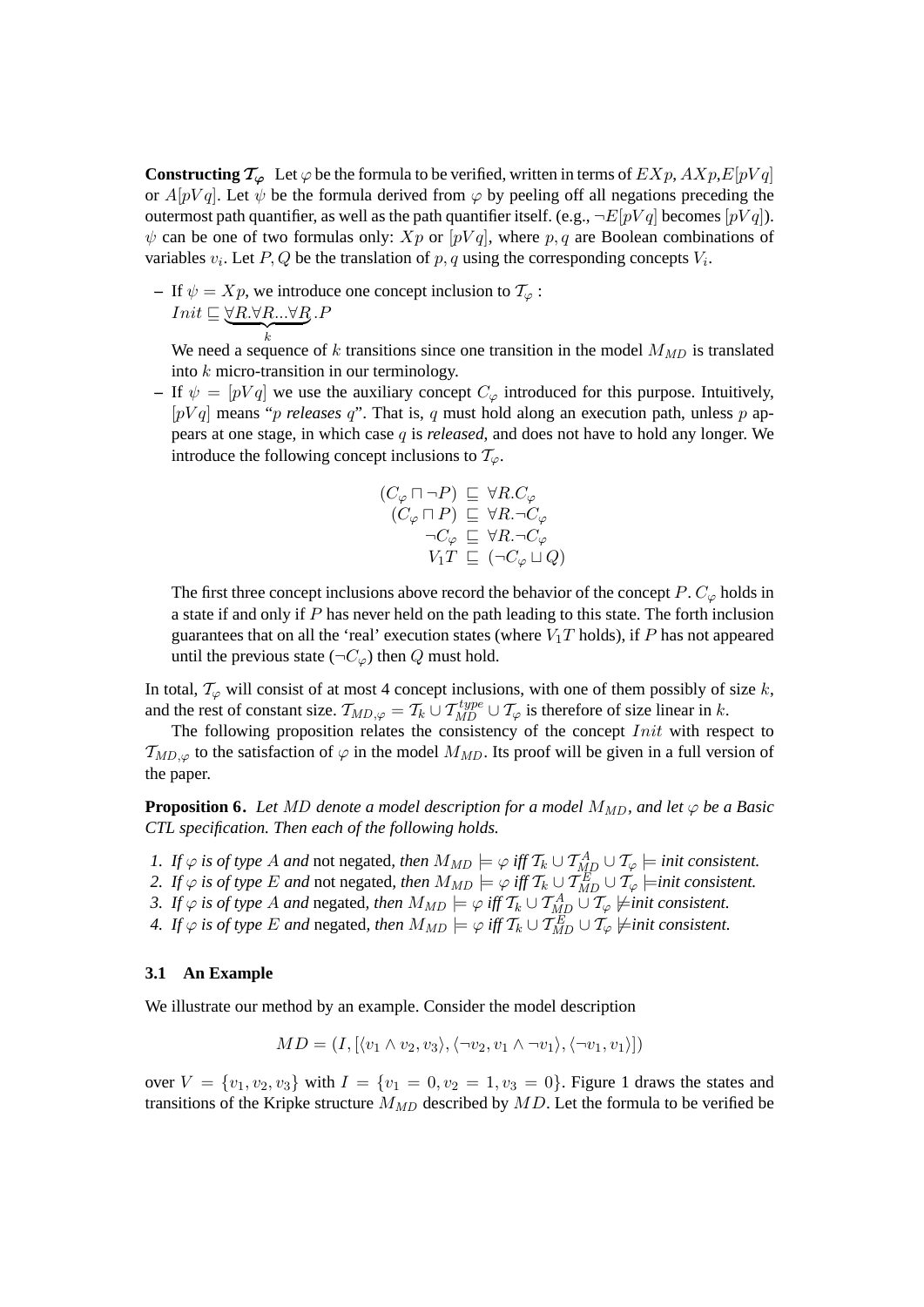

**Fig. 1.** A Kripke structure for MD

 $\varphi = AG(\neg v_1 \lor \neg v_2 \lor \neg v_3)$ . Note that  $M_{MD} \models \varphi$ , as can be seen in Figure 1, since the state  $(1, 1, 1)$  can never be reached from the initial state. The terminology  $T_{MD}^{\varphi}$  derived from  $MD$ and  $\varphi$  will use the primitive concepts  $\{V_1, V_2, V_3, V_1N, V_2N, V_3N, V_1T, V_2T, V_3T\}$  and the primitive role  $R$ . By the construction given in section 3, the set of concept inclusions will be the following.

## The Construction of  $\mathcal{T}_k$

**–** Concept inclusions ensuring control over the turn to make a move  $V_1T \sqsubseteq (\forall R.V_2T) \qquad \neg V_1T \sqsubseteq (\forall R.\neg V_2T)$  $V_2T \sqsubseteq (\forall R.V_3T) \qquad \neg V_2T \sqsubseteq (\forall R.\neg V_3T)$  $V_3T \sqsubset (\forall R.V_1T) \qquad \neg V_3T \sqsubset (\forall R.\neg V_1T)$  $\sim$  Concept inclusions to propagate the values of  $V_i$  $((\neg V_3T)\sqcap V_1)\sqsubseteq (\forall R.V_1)$   $((\neg V_3T)\sqcap(\neg V_1))\sqsubseteq (\forall R.(\neg V_1))$  $((\neg V_3T)\sqcap V_2)\sqsubseteq (\forall R.V_2)$   $((\neg V_3T)\sqcap (\neg V_2))\sqsubseteq (\forall R.(\neg V_2))$  $((\neg V_3T)\sqcap V_3)\sqsubseteq (\forall R.V_3)$   $((\neg V_3T)\sqcap(\neg V_3))\sqsubseteq (\forall R.(\neg V_3))$  $-$  Concept inclusions to propagate the values of  $V_iN$  $((\neg V_1T)\sqcap V_1N)\sqsubseteq (\forall R.V_1N)$   $((\neg V_1T)\sqcap (\neg V_1N))\sqsubseteq (\forall R.(\neg V_1N))$  $((\neg V_2T)\sqcap V_2N)\sqsubseteq (\forall R.V_2N)$   $((\neg V_2T)\sqcap (\neg V_2N))\sqsubseteq (\forall R.(\neg V_2N))$  $((\neg V_3T) \sqcap V_3N) \sqsubseteq (\forall R.V_3N)$   $((\neg V_3T) \sqcap (\neg V_3N)) \sqsubseteq (\forall R.(\neg V_3N))$ **–** Concept inclusions to move  $V_i$  equal to  $V_iN$  whenever  $V_1T$  holds  $(V_1T \sqcap V_1N) \sqsubseteq V_1$   $(V_1T \sqcap (\neg V_1N)) \sqsubseteq (\neg V_1)$  $(V_1T\sqcap V_2N) \sqsubseteq V_2$   $(V_1T\sqcap (\neg V_2N)) \sqsubseteq (\neg V_2)$  $(V_1T \sqcap V_3N) \sqsubseteq V_3$   $(V_1T \sqcap (\neg V_3N)) \sqsubseteq (\neg V_3)$ 

**The Construction of**  $\mathcal{T}_{MD}^{type}$  We need to determine the *type* of  $\varphi$ . Note that  $AG(p)$  = A[false Vp], thus  $\varphi$  can be written as  $\varphi = A[false \ V(\neg v_1 \lor \neg v_2 \lor \neg v_3)]$ . The type of  $\varphi$  is then A. We proceed to build  $\mathcal{T}_{MD}^A$ :

**–** The initial condition  $INIT \sqsubseteq (\neg V_1 \sqcap V_2 \sqcap \neg V_3 \sqcap V_1T \sqcap \neg V_2T \sqcap \neg V_3T)$